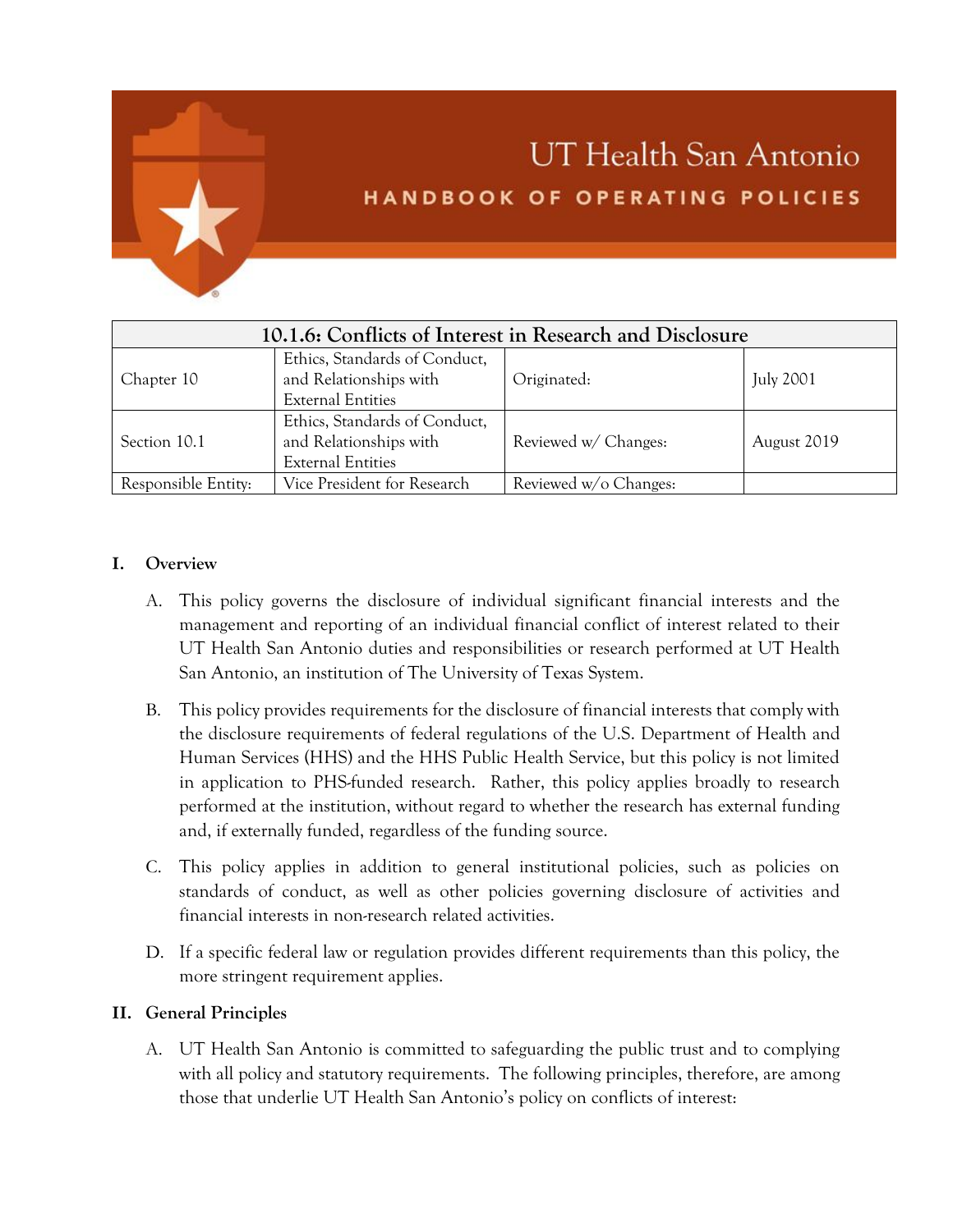- 1. The primary responsibility of Covered Employees is the accomplishment of the duties and responsibilities assigned to their positions at UT Health San Antonio.
- 2. External activities should not compromise a Covered Employee's ability to perform all the activities expected of him or her as a UT Health San Antonio employee nor allow an individual to unfairly benefit from the public trust or the reputation of UT Health San Antonio.
- 3. External relationships that enable illicit activities with a foreign government or facilitate the access or exchange of research data or intellectual property with such entities are explicitly prohibited.
- 4. A Covered Employee should not receive remuneration for the conduct of his or her research at UT Health San Antonio except through UT Health San Antonio channels (such as salary).
- 5. A Covered Employee should not conduct research at UT Health San Antonio under circumstances in which a reasonable person would infer that UT Health San Antonio activity could have been distorted by the desire for or expectation of direct or indirect external economic advantage.
- 6. UT Health San Antonio Researchers, as defined by this policy, must not be precluded from publishing their work by agreements with external sponsors.
- 7. Graduate students must not be held to non-disclosure of any aspect of their research in their meetings with individuals at UT Health San Antonio (including members of their dissertation advisory committees).
- 8. UT Health San Antonio facilities, equipment, and personnel should be used only for UT Health San Antonio activities and purposes, as described in the *Handbook of Operating Policies* (HOP), [Section 10.1.3](https://uthealthsa.sharepoint.com/RAC/Documents/HOP/Chapter10/10.1.3.pdf), "Personal Use of University Resources, Equipment, and Assets".
- 9. A Covered Employee should not participate directly in the negotiation of research agreements, technology license agreements, equipment purchases, or other arrangements between UT Health San Antonio and an organization in which the individual has a Significant Financial Interest.
- 10. Research on human subjects should receive especially rigorous review and should be subject to a presumption against permitting the participation of any individual holding a Significant Financial Interest without a compelling reason and, when allowed, without an appropriate management plan approved by the Institutional Review Board (IRB).
- 11. UT Health San Antonio will not accept research funding that is proposed to be sponsored by a small, privately held entity in which the faculty member who would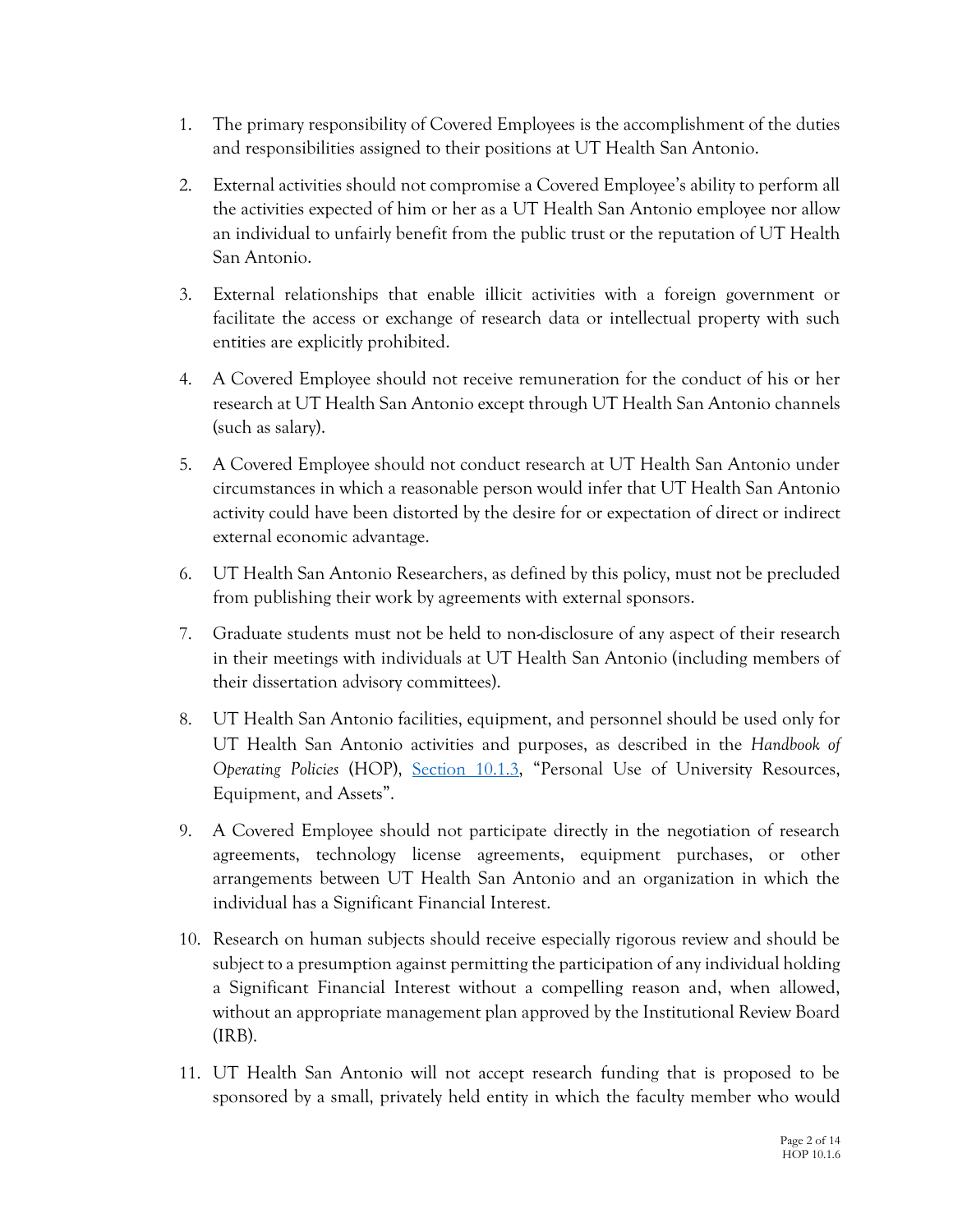conduct such research has a significant financial interest and/or Board seat or other management position unless the faculty member provides a compelling reason that the conduct of such research should be under the direction of that faculty member and such an arrangement is approved by the Vice President for Research. Faculty who have ownership, managerial, or Board relationships with a start-up are required by this policy, and the Board of Regents *Rules and Regulations* ([Rule 90101](https://cms.utsystem.edu/board-of-regents/rules/90101-intellectual-property): "Intellectual Property") to disclose their interest and implement a conflict of interest management plan. Where the start-up forms from UT Health San Antonio owned, intellectual property, The University of Texas System "Procedure for Managing Conflicts of Interest" also applies.

#### **III. Definitions**

- A. COVERED EMPLOYEE: An individual who, regardless of title or position, is responsible for the design, conduct, or reporting of research, including a principal investigator, associate investigator, or project director.
- B. FAMILY MEMBER: (a) a spouse, (b) a dependent child or stepchild, (c) any other person financially dependent on the Covered Employee, (d) and any other person with whom the Covered Employee has joint financial interests such that an objective third party could reasonably conclude that the covered individual's decisions or other exercise of professional responsibilities at the institution could be influenced by the effect of that action on the person's financial interest.
	- 1. A person described by Subsection (c) or (d) is a covered family member without regard to whether a legal or biological family relationship exists with the Covered Employee.
	- 2. In disclosing financial interests, the interest of any legal entity, including a foundation or a trust that is controlled or directed by the individual or by the individual and covered family members is considered to be the interest of the covered individual or covered family member as if the separate legal entity did not exist.
- C. FINANCIAL CONFLICT OF INTEREST: a significant financial interest as provided for below in "Contents of Disclosure: Significant Financial Interests," that could directly and significantly affect the design, conduct, or reporting of Research.
- D. INSTITUTIONAL RESPONSIBILITIES: means any of the professional responsibilities of a Covered Employee on behalf of the institution, including research, research consultation, teaching, professional practice, institutional committee membership, or service on an institutional panel such as an Institutional Review Board (IRB) or Data and Safety Monitoring Board (DSMB).
- E. RESEARCH: any systematic investigation, study, or experiment designed to develop or contribute to generalizable knowledge. The term includes both basic and applied research and product development.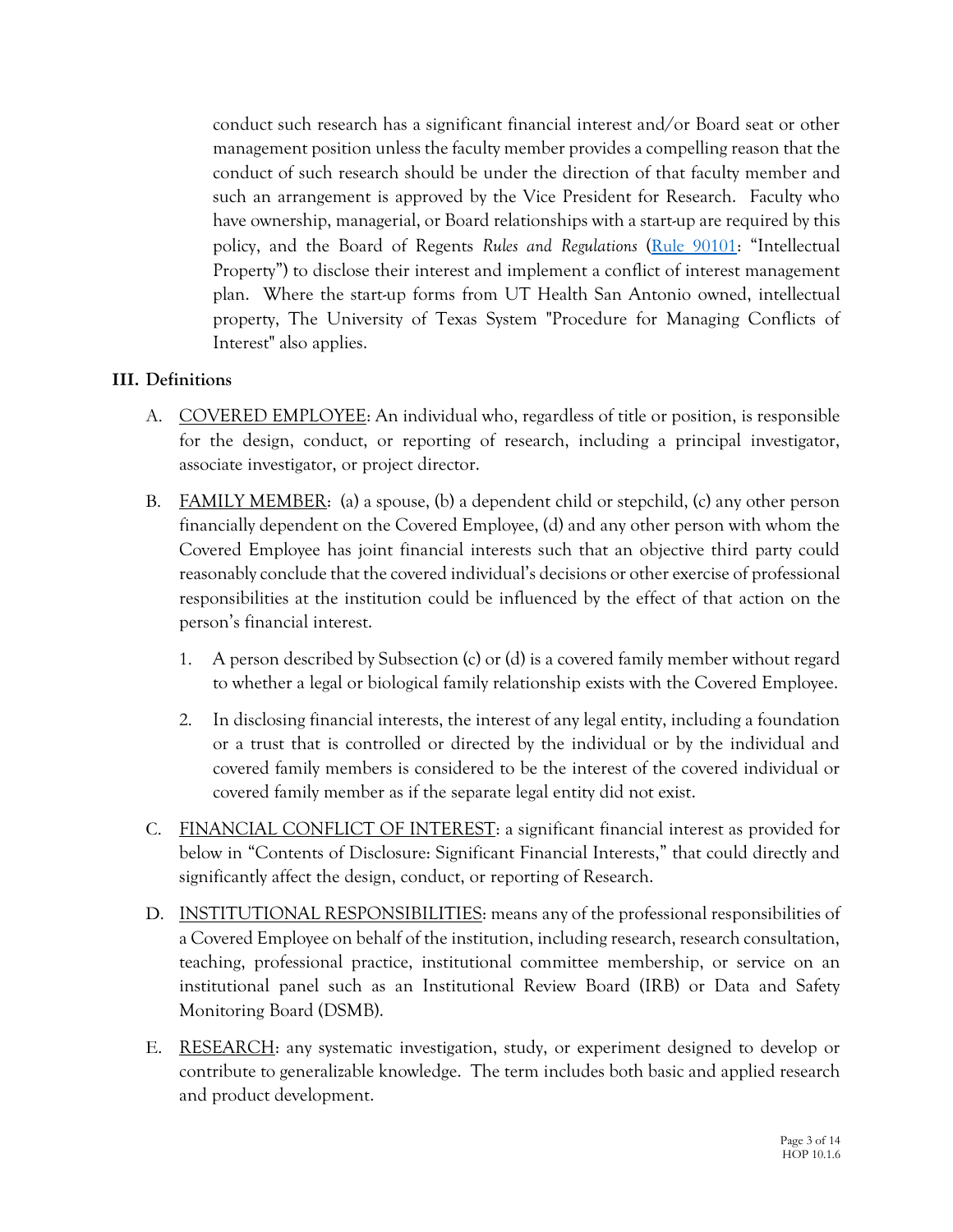#### **IV. Collaborators and Contractors**

- A. If research is carried out in cooperation with or through a subcontractor, contractor, or collaborator, including a person identified under federal regulations as a "sub-recipient," this institution must enter into a written agreement with the contracting party that provides legally enforceable terms that establish whether this policy or the financial conflicts of interest policy of the contracting party applies to the researchers of the contracting party.
- B. If the policy of the contracting party applies to its researchers, the contracting party must certify that its policy is consistent with the requirements of any applicable federal regulations. If the contracting party cannot so certify, the agreement must state that the researchers are subject to this policy as Covered Employees for disclosing significant financial interests that are directly related to the researcher's work at this institution.
- C. If the policy of the contracting party applies to its researchers, the agreement must specify the time periods for the contracting party to report identified financial conflicts of interest to this institution. The time periods must be sufficient for this institution to make any reports required by federal regulation.
- D. If the policy of this institution applies to the researchers of the contracting party, the agreement must specify the time periods for the researchers to submit a financial interest disclosure statement to this institution. The time periods must be sufficient for this institution to comply with its review, management, and reporting obligations under federal regulation.

## **V. Education**

- A. Each Covered Employee must acknowledge annually that the individual is aware of and has read this policy and is aware of the Covered Employee's responsibilities regarding disclosure of significant financial interests and of applicable federal regulations.
- B. A Covered Employee must complete training in regard to this policy and applicable policies, regulations, and laws before engaging in research at the institution and at least once every four years thereafter. A Covered Employee who is new to the institution must complete the training before engaging in research at the institution or provide evidence of having completed the training at another institution of The University of Texas System within the last four years. A Covered Employee must complete the training immediately if the institution finds that the individual is not in compliance with this policy or the individual's management plan, or if the institution revises this policy in a manner that affects the individual's duties.
- C. The Vice President for Research is responsible for ensuring that appropriate faculty, staff, trainees, and other persons participate in training in regard to this policy and applicable laws.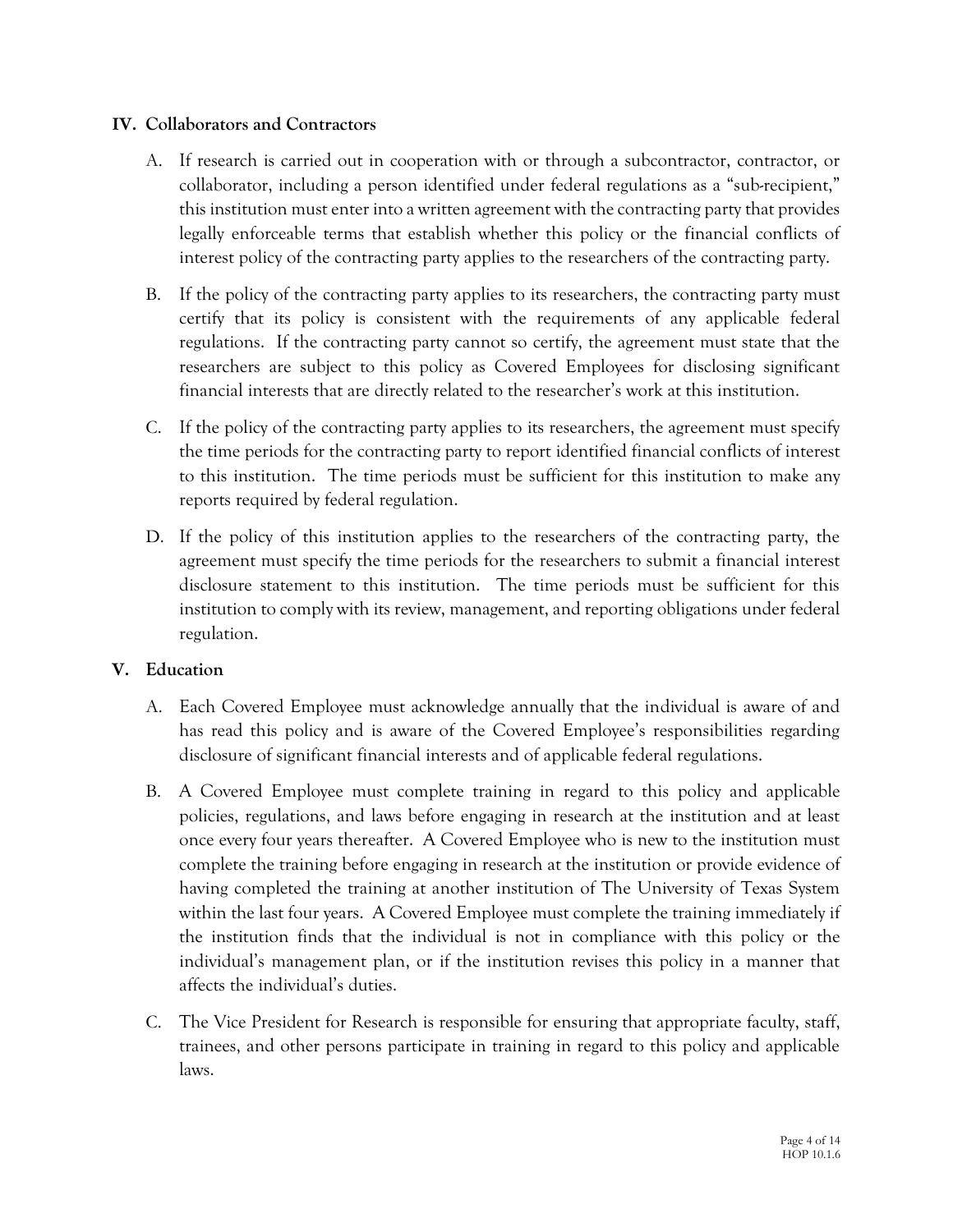#### **VI. Disclosures of Significant Financial Interests Related to Institutional Responsibilities**

- A. When to Disclose
	- 1. A Covered Employee shall submit or update a financial interest disclosure statement using the *[iDisclose](https://vpr.uthscsa.edu/iDisclose/)* application managed by the Office of the Vice President for Research:
		- a. not later than the 30th day of initial employment for those financial interests that represent a conflict of interest in relation to a new Covered Employee's UT Health San Antonio appointment;
		- b. annually not later than March 31; and
		- c. not later than the 30th day after acquiring a new financial interest that requires disclosure under the "Contents of Disclosure" if the new financial interest creates a conflict of interest.
	- 2. A Covered Employee who is planning to participate in a PHS-funded research project shall submit a financial interest disclosure statement not later than the time of application for PHS-funded research for any financial interests that represent a conflict of interest related to the proposed research and such financial interest has not yet been disclosed.
- B. Contents of Disclosure: Significant Financial Interests
	- 1. The following Outside Activities and financial interests are considered to be significant financial interests and, subject to the exclusions provided by Subsection (b) of this section, a Covered Employee's disclosure statement must include the following information in regard to the Covered Employee and Family Members as required by the "When to Disclose" section above but only in regard to interests that reasonably appear to be related to the individual's Institutional Responsibilities:
		- a. PAYMENTS RECEIVED FROM OR EQUITY INTEREST IN A PUBLICLY TRADED ENTITY: the total amount and source of payments received in the preceding twelve months from a publicly traded entity and the value of any equity interest held in the entity on the date of disclosure that, when aggregated, exceed \$5,000, including:
			- i. as to payments received:
				- (1) salary; and
				- (2) any payment for services other than salary, such as consulting fees, honoraria, or paid authorship; and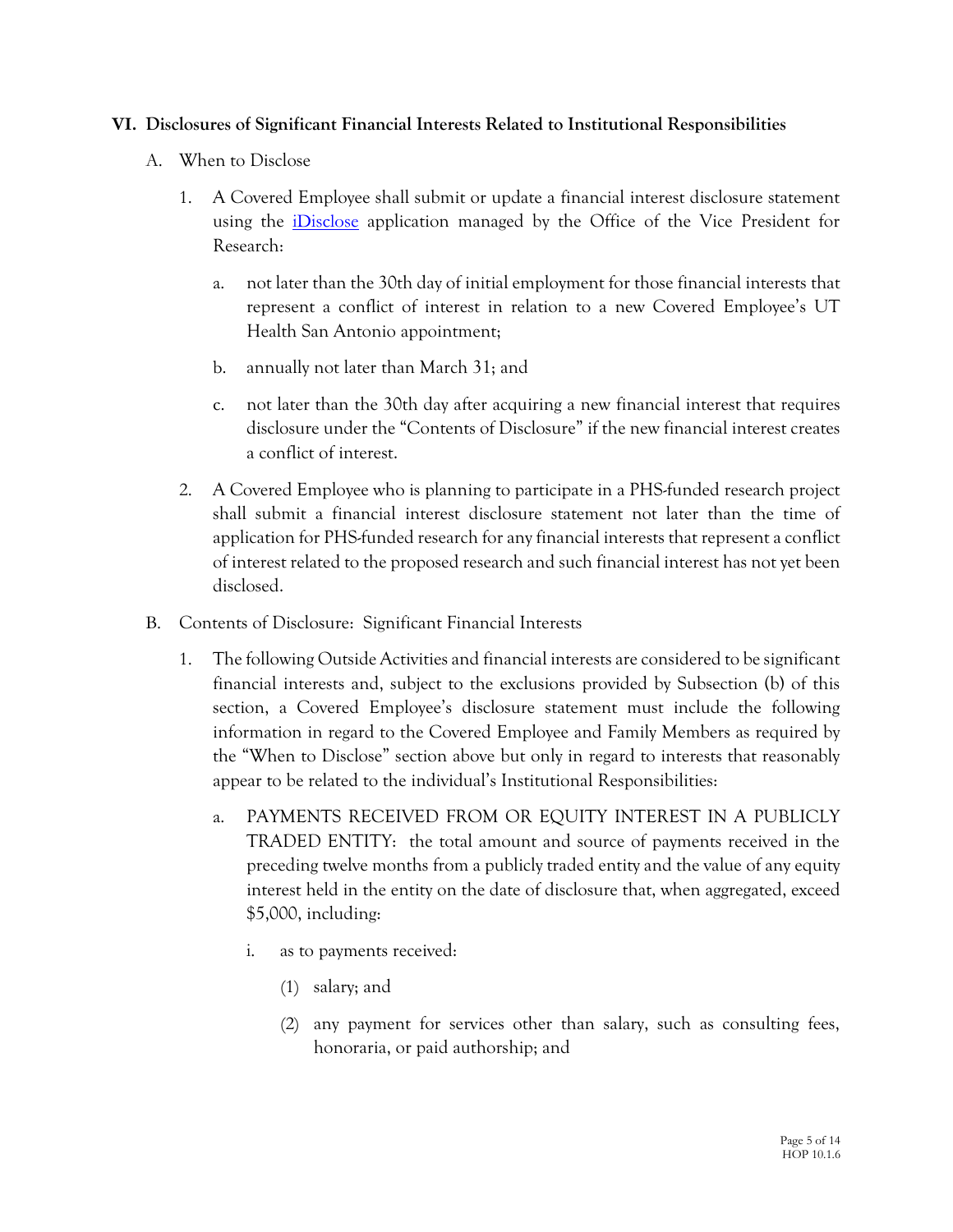- ii. as to equity interests held, any stock, stock options, or other ownership interest or entitlement to such an interest, valued by reference to public prices or other reasonable measures of fair market value;
- b. PAYMENTS RECEIVED FROM A NON-PUBLICLY TRADED ENTITY OR EQUITY INTEREST IN A NON-PUBLICLY TRADED ENTITY:
	- i. the total amount and source of payments received in the preceding twelve months from an entity that is not publicly traded that, when aggregated, exceed \$5,000, including
		- (1) salary; and
		- (2) any payment for services other than salary, such as consulting fees, honoraria, or paid authorship; and
	- ii. a description of any equity interest held in an entity that is not publicly traded, including any stock, stock options, or other ownership interests or entitlement to such an interest;

# c. INTELLECTUAL PROPERTY AND ROYALTIES:

- i. a description of intellectual property rights held and any agreements to share in royalties related to those rights; and
- ii. the amount and source of royalty income that the covered individual or covered family member received or had the right to receive in the preceding twelve months;
- d. TRAVEL: reimbursed or sponsored travel in the preceding twelve months, including the purpose of the trip, the identity of the sponsor/organizer, the destination, the duration, and the value of the travel, if the aggregated value of all payments from the sponsor/organizer (such as salary, consulting fees, honoraria, or paid authorship and travel) exceeds \$5000;
- e. GIFTS: the value and source of a single gift that the covered individual received in the preceding twelve months that exceeds \$250 in value, or multiple gifts from a single entity that in the aggregate exceed \$250 in value, other than gifts from a covered family member;
- f. FIDUCIARY POSITIONS: a fiduciary position the covered individual held in a for-profit or nonprofit entity in the preceding twelve months, including a position as a member of the board of directors, an officer, or other executive or management position, for which the individual received any form of remuneration or reimbursement for expenses, and the name and principal address of the entity; and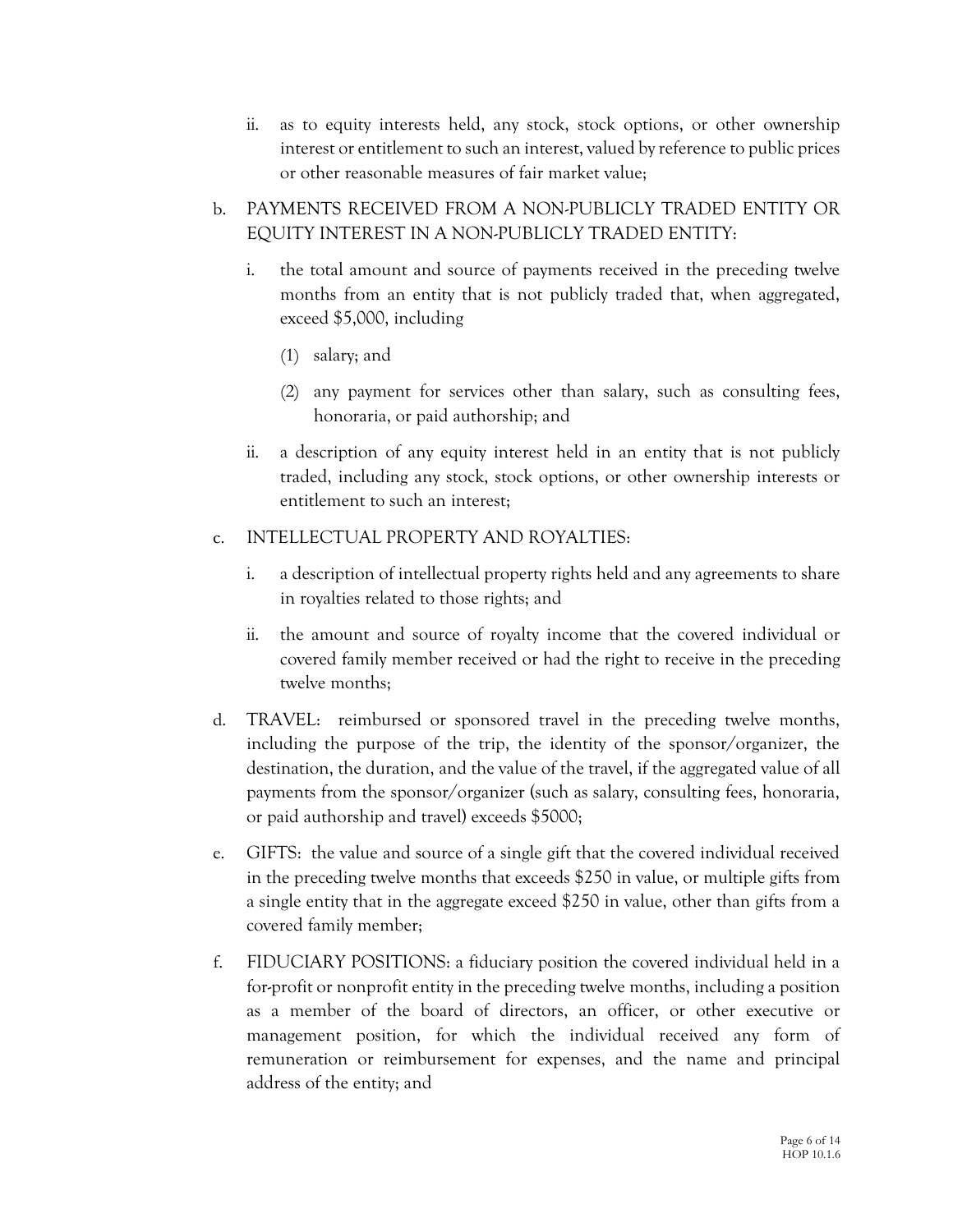- g. FOREIGN RESEARCH ACTIVITIES: all outside research related employment or activities with foreign entities, regardless of compensation.
- 2. The following interests are not significant financial interests and need not be disclosed on the disclosure statement:
	- a. salary, royalties, or other remuneration paid by UT Health San Antonio to the Covered Employee, if the Covered Employee is currently employed or otherwise appointed by the institution (including salary paid by the Veteran's Administration);
	- b. income from seminars, lectures, or teaching engagements sponsored by a federal, state, or local government, an institution of higher education as defined by [20](http://www.law.cornell.edu/uscode/text/20/1001)  [U.S.C. 1001\(a\)](http://www.law.cornell.edu/uscode/text/20/1001), an academic teaching hospital, a medical center, or a research institute affiliated with an institution of higher education;
	- c. income from service on an advisory committee or review panel for a federal, state, or local government, an institution of higher education as defined by [20 U.S.C.](http://www.law.cornell.edu/uscode/text/20/1001)   $1001(a)$ , an academic teaching hospital, a medical center, or a research institute affiliated with an institution of higher education;
	- d. income from investment vehicles, such as mutual funds or retirement accounts, as long as the Covered Employee does not directly control the investment decisions made in those vehicles; or
	- e. travel reimbursed or sponsored by a federal, state, or local government agency, an institution of higher education as defined by  $20$  U.S.C. 1001(a), an academic teaching hospital, a medical center, or a research institute that is affiliated with an institution of higher education.
- 3. In making disclosures under this section, the Covered Employee shall:
	- a. disclose dollar amounts in rounded, whole dollars;
	- b. when describing a source, provide the name and principal address for the source; and
	- c. distinguish among information pertaining to the Covered Employee and covered family members whose financial interests and activities are also disclosed by the Covered Employee.
- 4. The conflict of interest official may request further information about a Covered Employee's travel, including the monetary value of the travel, in order to determine whether the travel constitutes a financial conflict of interest.
- C. Supporting Documentation Requests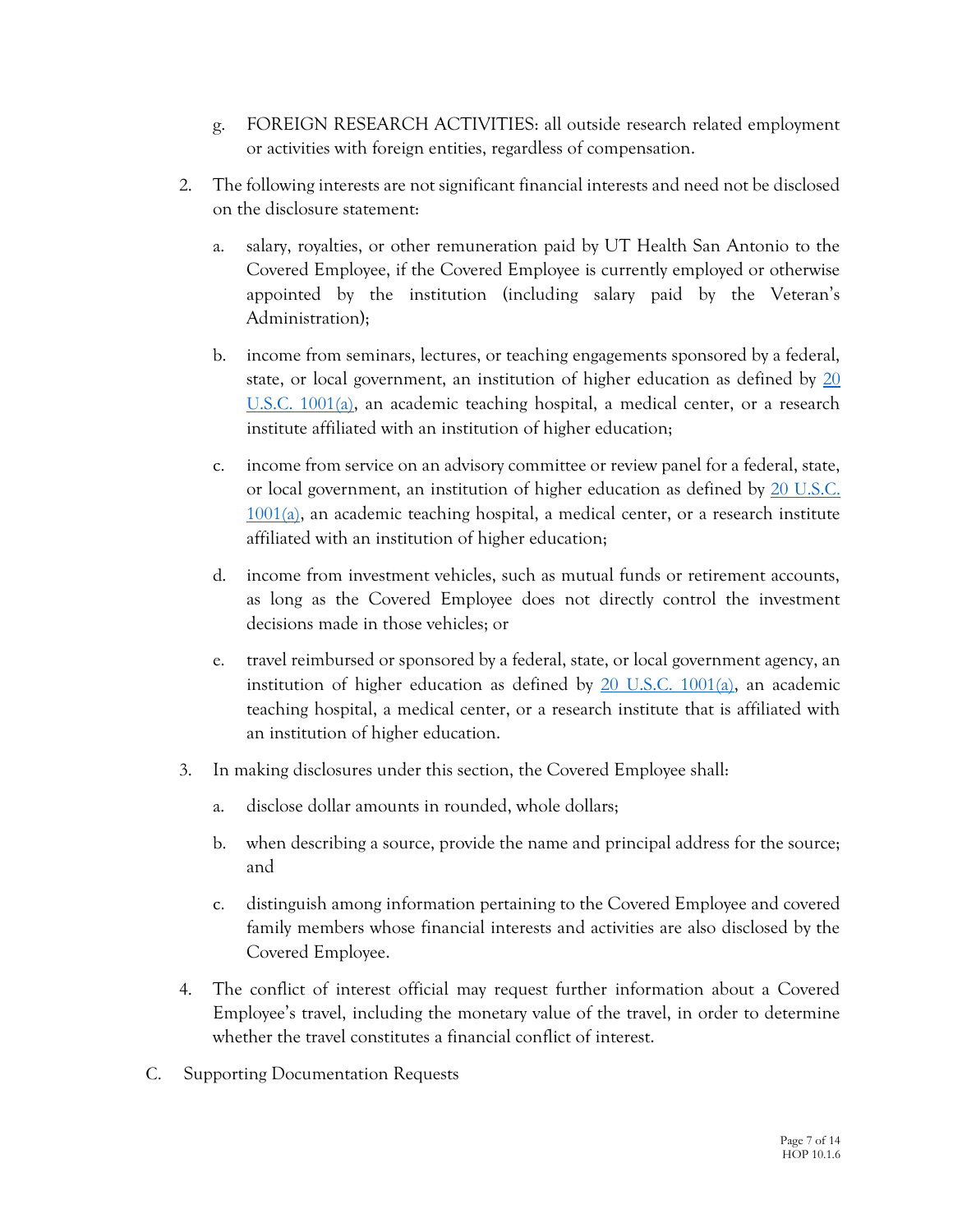- 1. If a Covered Employee discloses payments, intellectual property interests, or royalties, the Covered Employee must provide a copy of any related agreement, contract, offer letter, or other documentation on request of:
	- a. the president of the institution;
	- b. the conflict of interest official; or
	- c. any other person or entity with administrative responsibility in regard to reviewing financial interest disclosure statements or approving a related management plan.

## **VII.Conflict of Interest Official; Disclosure Statement Review**

A. Conflict of Interest Official

The conflict of interest official for the institution is the Vice President for Research (VPR). The day-to-day activities of policy compliance will be handled by the Assistant Vice President of Research Operations and the Conflict of Interest Manager. The conflict of interest official (or designee) shall perform the duties required by this policy and other duties as assigned by the President. Service as a conflict of interest official is in addition to any other capacities in which the person serves the institution.

- B. Disclosure Statement Review; Determination of Financial Conflict of Interest
	- 1. The appropriate conflict of interest official(s), applicable Department Chair/Dean/VP and the Conflict of Interest Committee shall review each financial interest disclosure statement and make two determinations:
		- a. whether any significant financial interest disclosed is related to research in which the Covered Employee is engaged; and
		- b. if so, whether a financial conflict of interest exists.
	- 2. A significant financial interest is related to research in which the Covered Employee is engaged if the conflict of interest official reasonably determines that the financial interest appears to be affected by the research or is in an entity whose financial interest appears to be affected by the research.
	- 3. A financial conflict of interest exists when the conflict of interest officials reasonably determines that a significant financial interest could directly and significantly affect the design, conduct, or reporting of the research.
- C. No Expenditure of Funds Prior to Review and Determination

Neither the institution nor a Covered Employee may expend research funds unless the conflict of interest official has determined that no financial conflict of interest exists or that any financial conflict of interest is manageable in accordance with the terms of a management plan that has been adopted and implemented.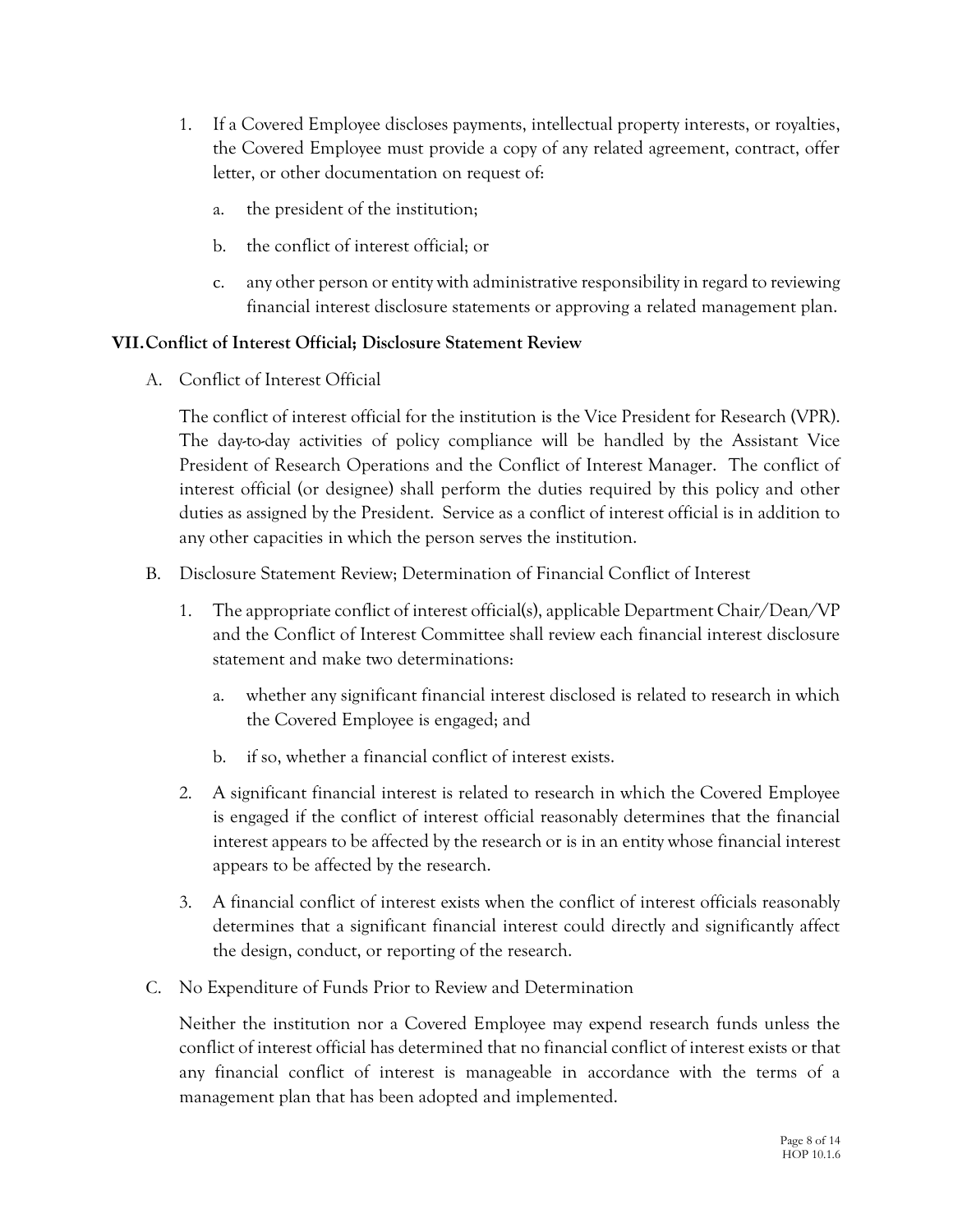#### D. Cooperation with IRB

The conflict of interest official and the appropriate IRB shall cooperate in the consideration of whether a Covered Employee has a financial conflict of interest in regard to human subjects' research and in the development and implementation of a management plan for that conflict of interest. The IRB may require additional protections to ensure the safety of human subjects participating in conflicted research.

#### **VIII. Management of Financial Conflict of Interest**

- A. Management Required for Financial Conflicts of Interest
	- 1. If the conflict of interest official determines that a Covered Employee has a financial conflict of interest, the official, in cooperation with the Covered Employee, applicable Department Chair/Dean/VP, the Conflict of Interest Committee and other appropriate individuals designated by the conflict of interest official, shall develop a management plan. Such management plan is required to govern conflicts of interest that have the potential to adversely affect the protection of human subject participants or the integrity of the research.
	- 2. If research is ongoing and a new Covered Employee discloses a significant financial interest related to that research or any other Covered Employee discloses a new significant financial interest related to that research, the conflict of interest official shall, not later than the 60th day after the filing of the disclosure statement:
		- a. review the disclosure statement to determine if a financial conflict of interest exists; and
		- b. if a financial conflict of interest exists, implement an interim management plan or implement other interim measures to ensure the objectivity of the research.
	- 3. If the conflict of interest official learns of a significant financial interest that was not timely disclosed or was not timely reviewed, the conflict of interest official shall, not later than the 60th day after learning of the interest:
		- a. determine whether the significant financial interest is a financial conflict of interest; and
		- b. if a financial conflict of interest exists, implement an interim management plan or implement other interim measures to ensure the objectivity of the research going forward.
	- 4. In addition, if a financial conflict of interest was not timely identified or managed, or if a Covered Employee fails to comply with a management plan, the conflict of interest official shall, not later than the 120th day after determining noncompliance: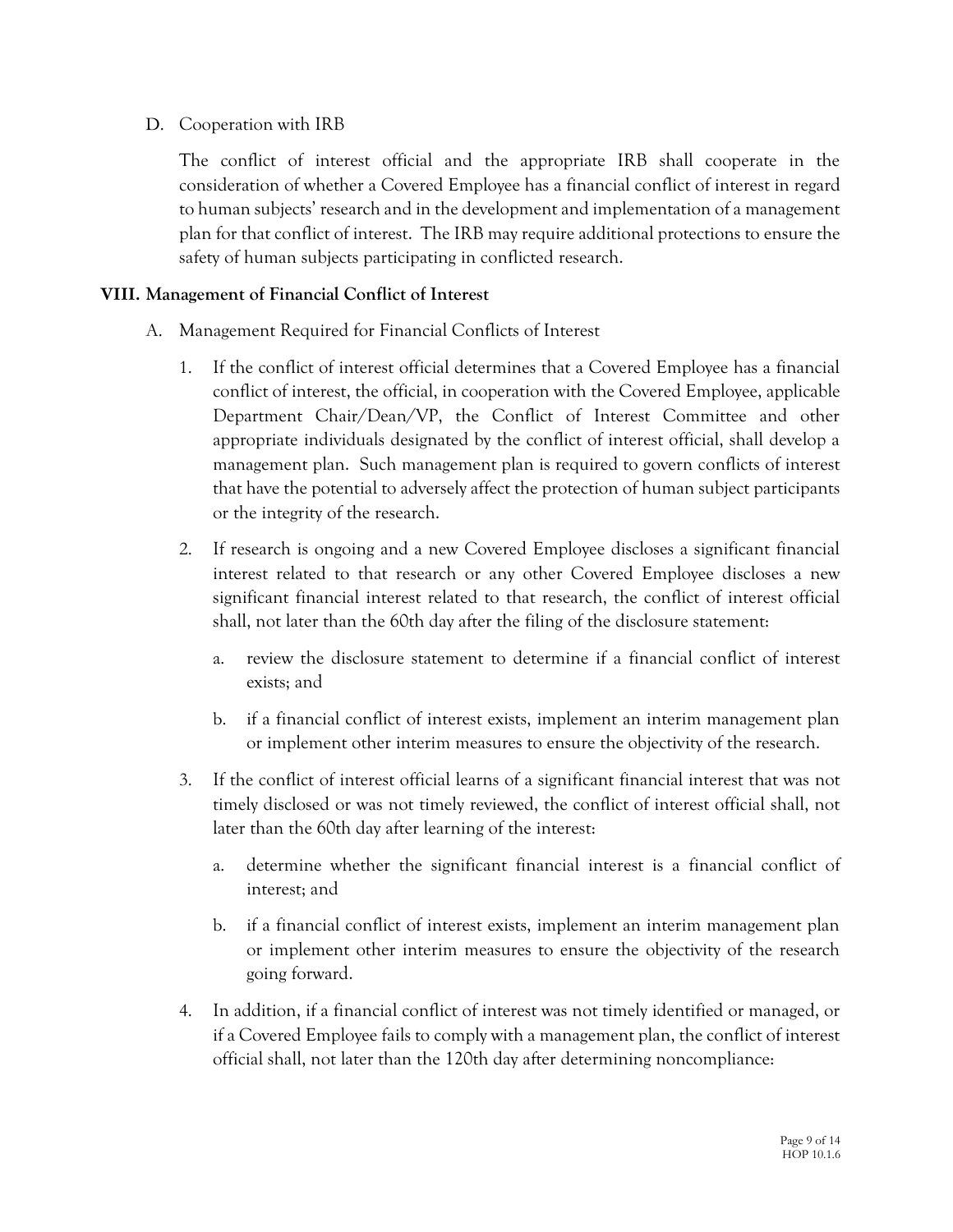- a. complete and document a retrospective review and determination as to whether research conducted during the period of noncompliance was biased in the design, conduct, or reporting of the research; and
- b. implement any measures necessary with regard to the Covered Employee's participation in the research between the date that the noncompliance is identified and the date the retrospective review is completed.
- 5. For PHS-covered research projects, the retrospective review shall cover key elements as specified by federal regulations and may result in updating the Financial Conflict of Interest Report described by the "Financial Conflict of Interest Report" section below, notifying the PHS, and submitting a mitigation report as required by federal regulation.
- B. Management Plan Design and Agreement
	- 1. A management plan may impose any condition and prescribe any action necessary to manage a financial conflict of interest, including an action reducing or eliminating the financial conflict of interest, to ensure that the design, conduct, or reporting of the research is free from bias or the appearance of bias. Examples of conditions or actions that may be prescribed include:
		- a. public disclosure of the conflict of interest in presentations and publications;
		- b. for human subjects' research, direct disclosure of the conflict of interest to research participants;
		- c. appointment of an independent monitor with authority to take measures to protect the design, conduct, and reporting of research against bias, or the appearance of bias, resulting from the conflict of interest;
		- d. modification of the research plan;
		- e. change of personnel or personnel responsibilities, or disqualification of personnel from participation in all or a portion of the research;
		- f. divesture or reduction of the financial interest; or
		- g. severance of relationships that create an actual or potential financial conflict of interest.
	- 2. A management plan must be in the form of a written agreement and must:
		- a. provide that the Covered Employee acknowledges receipt of the plan and understands the requirements of this policy and the required actions and other terms of the plan, including the time frames for required actions; and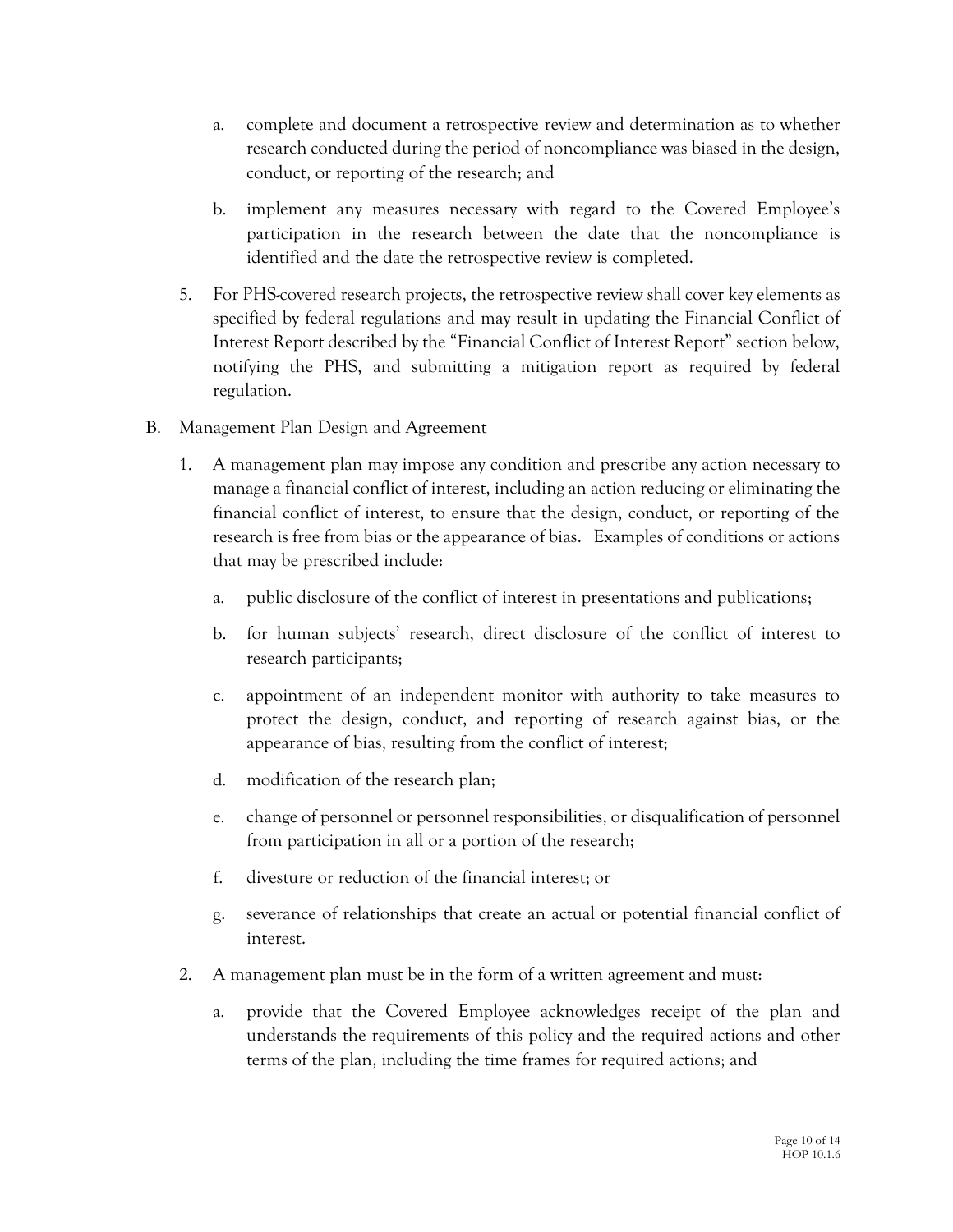- b. clearly identify each specific person responsible for monitoring compliance with the management plan
- C. Monitoring and Compliance

Each person conducting research under a management plan shall comply fully and promptly with the plan, and each person identified in the management plan as having responsibility for monitoring compliance with the plan shall carefully and fully monitor that compliance.

# **IX. Financial Conflict of Interest Information**

A. Posting of this Policy

This policy and each update of this policy must be publicly accessible through the Internet in the *Handbook of Operating Policies*, [Chapter 10](https://uthealthsa.sharepoint.com/RAC/Pages/HOP/10-toc.aspx).

- B. Requests for Information Regarding Specific Financial Conflicts of Interest
	- 1. For each Financial Conflict of Interest that is found to exist by the conflict of interest official, the institution will make the following information available to the public upon request, submitted electronically to [COI@uthscsa.edu](mailto:COI@uthscsa.edu) within five business days, in regard to each Covered Employee who contributes to the scientific development or execution of the research project in a substantive, measurable way, including a Covered Employee who is the project director or principal investigator:
		- a. the Covered Employee's name;
		- b. the Covered Employee's title and role with respect to the research;
		- c. the name of the entity in which the significant financial interest is held;
		- d. the nature of the significant financial interest that constitutes a financial conflict of interest; and
		- e. the approximate value of the significant financial interest by range or, if the dollar value cannot be determined by reference to public prices or other reasonable measures of fair market value, a statement to that effect.
	- 2. The approximate dollar value of the significant financial interest shall be provided within the following ranges if it can determine by reference to public prices or other reasonable measures of fair market value:
		- a. \$0 \$4,999;
		- b. \$5,000 \$9,999;
		- c. \$10,000 \$19,999;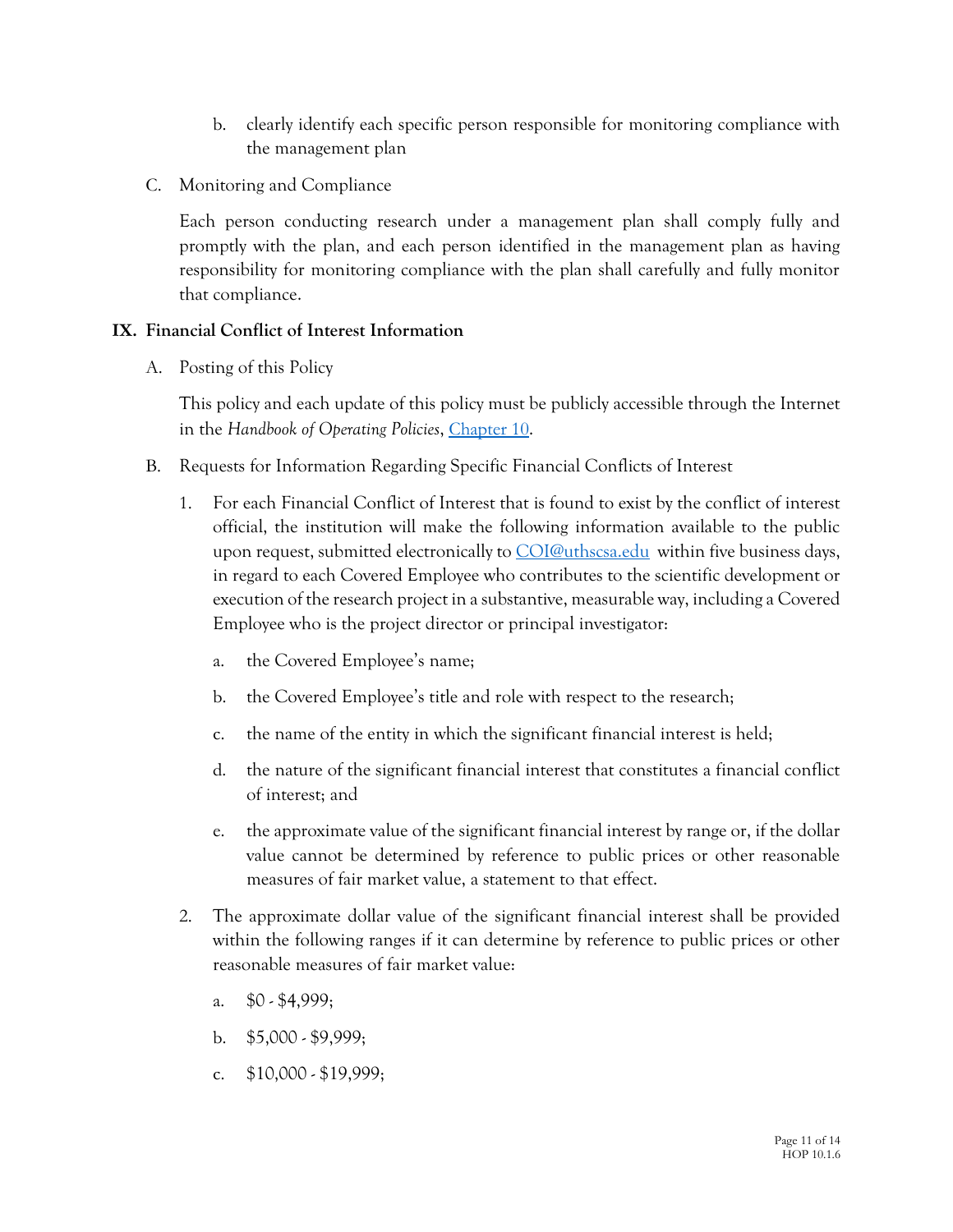- d. amounts between \$20,000 \$100,000 by increments of \$20,000; or
- e. amounts above \$100,000 by increments of \$50,000.

#### **X. Certification and Reports to PHS**

#### A. Certification and Report Required

Federal regulations require that each application for funding to the PHS include specific certifications and agreements in regard to this policy and financial conflicts of interest. Federal regulations also require that the institution make the reports required by this policy for PHS-funded research.

B. Financial Conflict of Interest Report

Before the expenditure of any funds under a PHS-funded research project, the appropriate institutional officials will make the Financial Conflict of Interest Report to the PHS awarding component in compliance with [42 CFR Part 50, Subpart F, and 45 CFR Part 94](http://edocket.access.gpo.gov/2010/pdf/2010-11885.pdf). In general, those regulations require a Financial Conflict of Interest Report regarding those interests that the institution determines are financial conflicts of interest, including financial conflicts of interest of sub-recipients. The reporting will include specified information sufficient to enable the awarding component to understand the nature and extent of the financial conflict and to assess the appropriateness of the management plan related to the conflict of interest. The federal regulations require reporting within a specified period of financial conflicts of interest identified subsequent to an earlier report and require annual updating of reports regarding previously disclosed financial conflicts of interest.

#### **XI. Enforcement**

- A. Disclosure is a Condition of Employment or Relationship to Institution
	- 1. Timely, complete, and accurate disclosure of activities and financial interests consistent with this policy is a condition of employment at the institution, and a Covered Employee who does not comply with this policy is subject to discipline, including termination of employment.
	- 2. For a Covered Employee who is not an employee of the institution, compliance with this policy is a condition of participating with the institution in the capacity that qualifies the person as a Covered Employee. The institution may require the individual to execute a document certifying that the individual knows that compliance with this policy is a condition of participation.
- B. Federal Enforcement
	- 1. Federal regulations, [42 CFR Part 50, Subpart F, and 45 CFR Part 94](http://edocket.access.gpo.gov/2010/pdf/2010-11885.pdf), require the institution to notify the PHS of instances in which the failure of a Covered Employee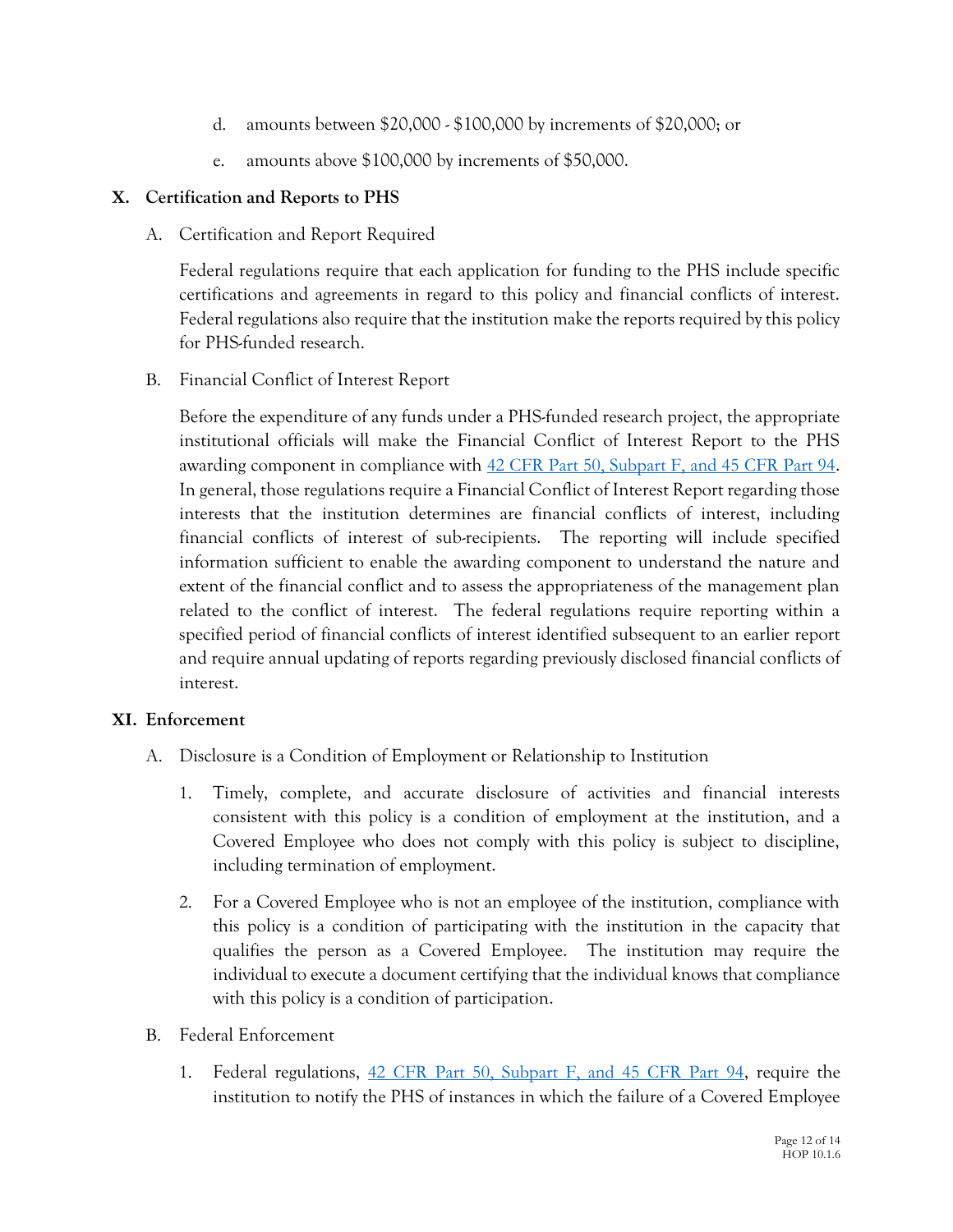to comply with this policy or a management plan appears to have biased the design, conduct, or reporting of PHS-funded research. The PHS awarding component may take enforcement action or require the institution to take action appropriate to maintaining objectivity in the research. The institution must make information available to HHS or the PHS awarding component as required by federal regulation.

2. If the HHS determines clinical research funded by PHS to evaluate the safety or effectiveness of a drug, medical device, or treatment has been designed, conducted, or reported by a Covered Employee with a financial conflict of interest that was not managed or reported by the institution as required by federal regulation, the institution will require the Covered Employee involved to disclose the financial conflict of interest in each public presentation of the results of the research and to request an addendum to previously published presentations.

## **XII.Administration of Conflicts Policies; Records**

A. Oversight and Authority

The Vice President for Research (VPR) is responsible for overseeing implementation of this policy and may provide additional procedures and supplementary forms, as appropriate, consistent with this policy and applicable sponsor regulations.

- B. Records
	- 1. Records regarding the disclosure of financial interests and the management of a conflict of interest, including financial interest disclosure statements, a reviewing official's determinations, and other records of institutional actions, shall be retained for the longer of at least three years after:
		- a. the date of creation;
		- b. the date of termination or completion of a research award or contract, or the submission of the final expenditures report, for research identified in a disclosure statement; or
		- c. the date of final resolution of any investigation, audit, or similar action involving the records.
	- 2. The institution will provide for a centralized repository for financial interest disclosure statements, management plans, and related records.
	- 3. The conflict of interest official, or another person designated by the president, shall provide the chancellor of The University of Texas System with copies of all guidelines, procedures, and forms used by the institution relating to financial conflicts of interest and shall ensure that the chancellor receives copies of any revised guidelines, procedures, and forms simultaneously with the implementation of the revision.